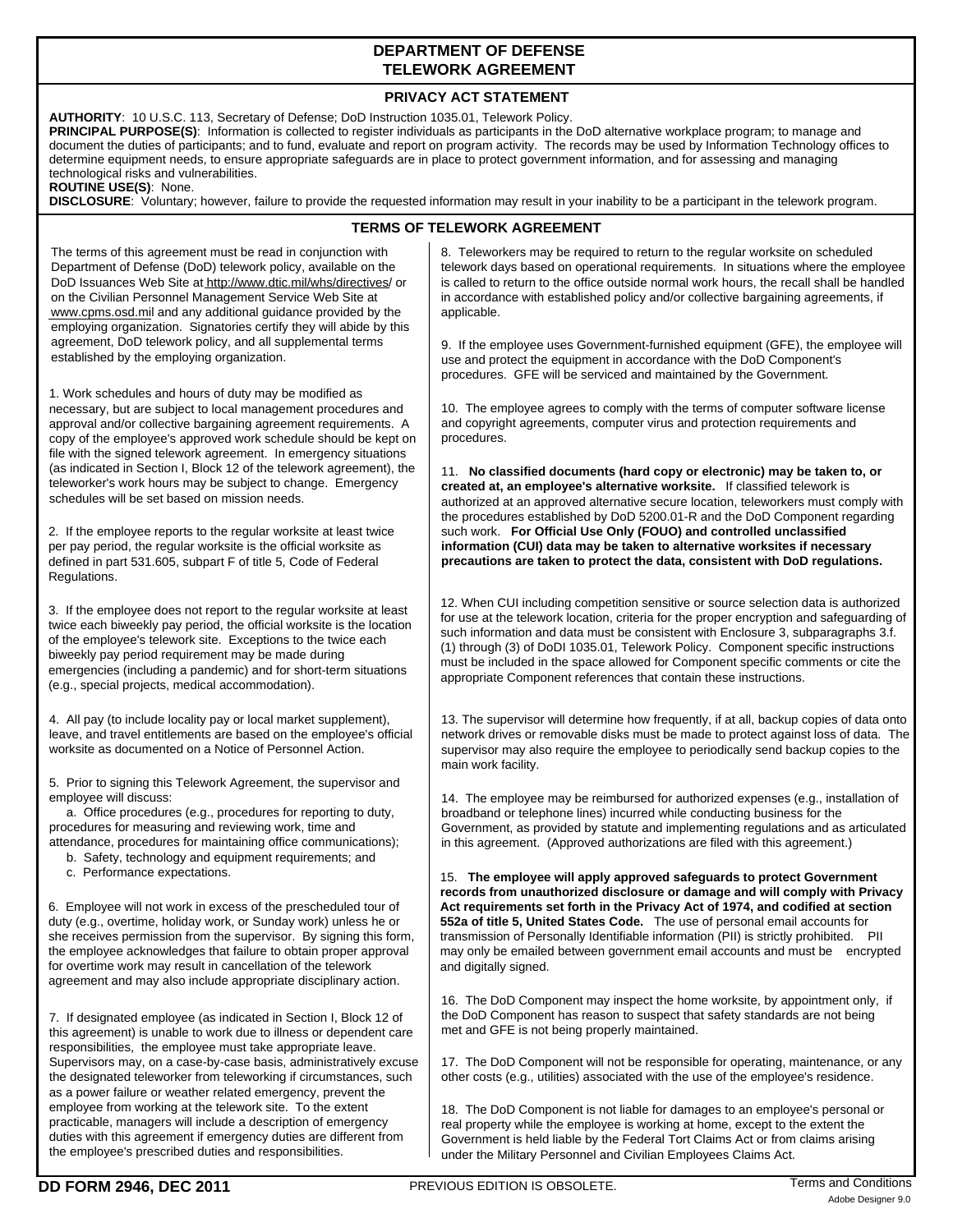## **TERMS OF TELEWORK AGREEMENT** *(Continued)*

19. Employees paid from appropriated funds are covered under the Federal Employee's Compensation Act if injured in the course of performing official duties while at the official alternative worksite. Employees paid from nonappropriated funds are covered under the Longshore and Harbor Workers' Compensation Act. Any accident or injury occurring at the alternative workplace must be brought to the immediate attention of the supervisors who will investigate all reports as soon as practical following notification.

20. The employee acknowledges that telework is not a substitute for dependent care.

21. The employee acknowledges that telework is a discretionary alternative workplace arrangement. The employee may be required to work at the regular worksite on scheduled telework day(s) if necessary to accomplish the mission.

22. Either the employee or the supervisor can cancel the telework agreement. When possible, advance written notice should be provided. Management will terminate the telework agreement should the employee's performance or conduct not meet the prescribed standard or the teleworking arrangement fail to meet organizational needs.

23. The employee continues to be covered by DoD Component standards of conduct while working at the alternative worksite.

24. The employee has assessed the telework location against the attached safety checklist and certifies the location meets all safety requirements.

25. DoD Component-specific conditions may be included below.

**NOTE: You must enable Javascript for the "Add Page" button to work. To see your filled-in continuation page after saving and closing, click the "Add Page" button.**

**COMPONENT-SPECIFIC TERMS AND CONDITIONS** Add Page

Supervisor may add more details about telework requirements here such as daily reporting instructions, weekly assignments and other accountability protocols.

Completing telework training is required: https://www.telework.gov/training-resources/telework-training/ Telework training certificates can be provided to the supervisor for placement in Tab 2 of the Supervisor Employee Work Folder.

The completed DD 2946 can be placed in Tabe 6 of the Supervisor Employee Work Folder.

USAFA is under Continuity Operations Program (COOP) as of 12 MAR 2020 due to COVID-19 impacts. In accordance with DODI 1035.01\_AFI 36-816, Civilian Telework Program, during any period that a Component is operating under the COOP plan, that plan shall supersede the telework policy and the provisions of the telework agreement. Mission Element leaders may direct mission-essential and non-mission essential employees that are telework eligible (regardless of having entered into a telework agreement) to telework each regularly scheduled or modified work day at an approved location (e.g., the employee's residence) during this emergency situation. Employees designated as mission-critical may be required to work either onsite or via telework consistent with mission requirements. If telework is mandated, government furnished computers should be provided to the employee.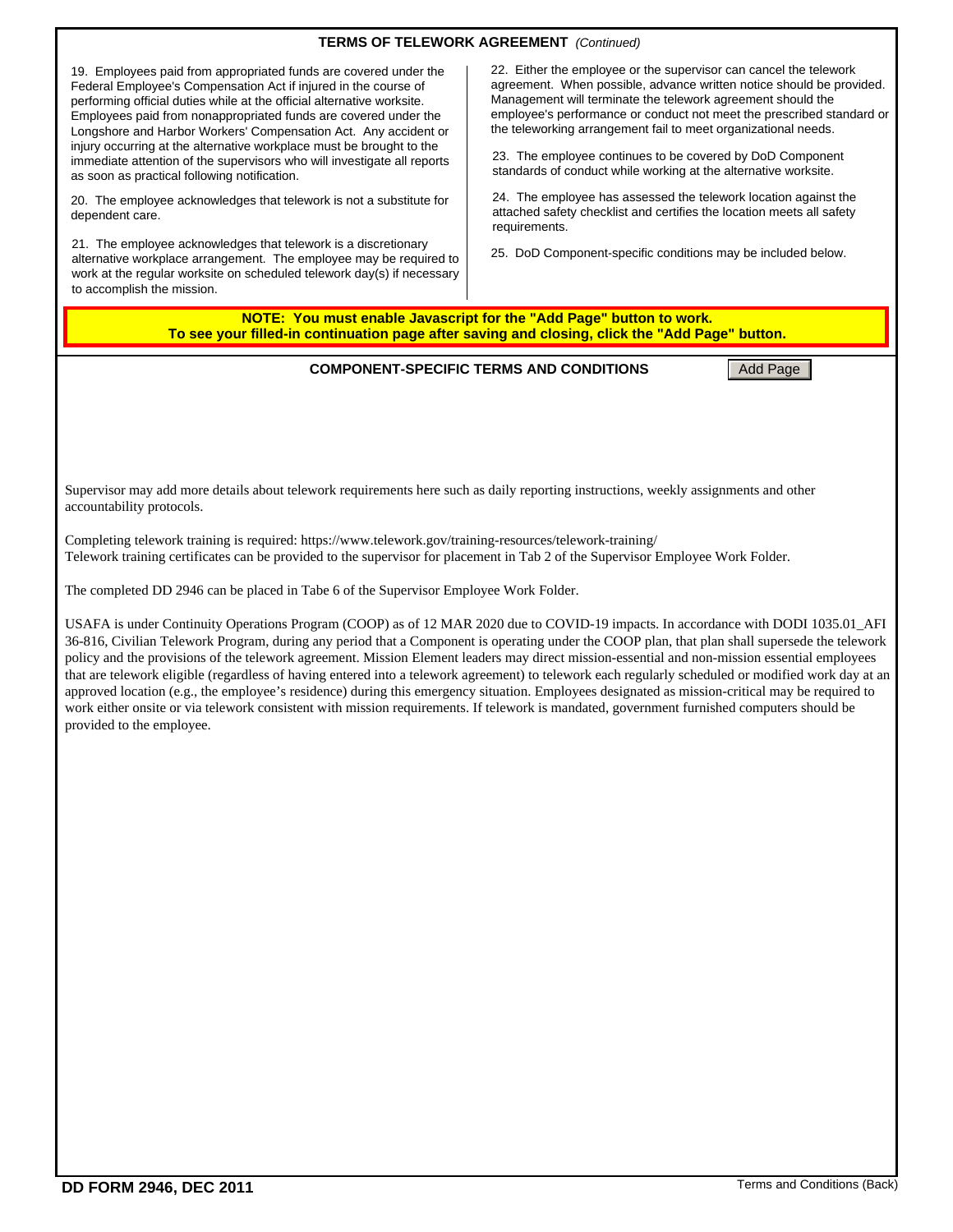## **DEPARTMENT OF DEFENSE TELEWORK AGREEMENT**

*(Read Privacy Act Statement and Terms of Agreement before completing this form.)*

| (Read Privacy Act Statement and Terms of Agreement before completing this form.)                                                                                                                                                                                                                             |                                                                                                                                                                                                                                                                                                                                                                                                                                                                                                                                                                                                                                                                                                                                                               |  |  |
|--------------------------------------------------------------------------------------------------------------------------------------------------------------------------------------------------------------------------------------------------------------------------------------------------------------|---------------------------------------------------------------------------------------------------------------------------------------------------------------------------------------------------------------------------------------------------------------------------------------------------------------------------------------------------------------------------------------------------------------------------------------------------------------------------------------------------------------------------------------------------------------------------------------------------------------------------------------------------------------------------------------------------------------------------------------------------------------|--|--|
| SECTION I - This document constitutes the terms of the telework agreement for:                                                                                                                                                                                                                               |                                                                                                                                                                                                                                                                                                                                                                                                                                                                                                                                                                                                                                                                                                                                                               |  |  |
| 1. EMPLOYEE (Last Name, First, Middle Initial)                                                                                                                                                                                                                                                               | 2. OFFICIAL JOB TITLE                                                                                                                                                                                                                                                                                                                                                                                                                                                                                                                                                                                                                                                                                                                                         |  |  |
| 3. PAY PLAN/SERIES/GRADE/PAY BAND                                                                                                                                                                                                                                                                            | <b>4. ORGANIZATION</b>                                                                                                                                                                                                                                                                                                                                                                                                                                                                                                                                                                                                                                                                                                                                        |  |  |
| 5. REGULAR OFFICIAL WORKSITE (Street, Suite Number, City,<br>State and ZIP Code)                                                                                                                                                                                                                             | 6. ALTERNATE WORKSITE ADDRESS (Street, Apartment Number,<br>City, State and ZIP Code) (May be TBD under emergency situations)                                                                                                                                                                                                                                                                                                                                                                                                                                                                                                                                                                                                                                 |  |  |
| 7. ALTERNATE WORKSITE TELEPHONE NUMBER (Include Area<br>Code)                                                                                                                                                                                                                                                | 8. ALTERNATE WORKSITE EMAIL ADDRESS (Address for official<br>emails if different from office email address. Identification of personal<br>email address is not required.)                                                                                                                                                                                                                                                                                                                                                                                                                                                                                                                                                                                     |  |  |
| <b>9. TELEWORK ARRANGEMENT IMPLEMENTATION DATES</b><br>(Agreement should be revalidated at least once every 2 years)<br>a. START (YYYYMMDD)<br>b. END (YYYYMMDD)                                                                                                                                             | <b>10. TOUR OF DUTY</b> $(X \text{ one})$ (Attach copy of biweekly work schedule)<br><b>FIXED</b>                                                                                                                                                                                                                                                                                                                                                                                                                                                                                                                                                                                                                                                             |  |  |
|                                                                                                                                                                                                                                                                                                              | <b>FLEXIBLE</b><br><b>COMPRESSED</b>                                                                                                                                                                                                                                                                                                                                                                                                                                                                                                                                                                                                                                                                                                                          |  |  |
| 11. TELEWORK ARRANGEMENT (X one)<br>REGULAR AND RECURRING<br><b>SITUATIONAL</b><br>Regular and Recurring Telework Schedule:<br>telework agreement in place.                                                                                                                                                  | Number of Days per Week or Pay Period<br>Days of the Week (e.g., Mon, Wed, Thur)<br>All employees who are authorized to telework on a Regular and Recurring or Situational basis to include emergency situations shall have a                                                                                                                                                                                                                                                                                                                                                                                                                                                                                                                                 |  |  |
| 12. CONTINUITY OF OPERATIONS DURING EMERGENCY SITUATIONS                                                                                                                                                                                                                                                     |                                                                                                                                                                                                                                                                                                                                                                                                                                                                                                                                                                                                                                                                                                                                                               |  |  |
| Employee is expected to telework for the duration of an emergency pursuant to:<br>1) Component policy; 2) a pandemic; 3) when the regular worksite is closed or closed to the public due to natural or manmade emergency<br>duties are different from the employee's prescribed duties and responsibilities. | situations (e.g., snowstorm, hurricane, act of terrorism, etc.); or 4) when Government offices are open with the option for unscheduled telework<br>when weather conditions make commuting hazardous, or similar circumstances compromise employee safety. Employees unable to work due to<br>personal situations (e.g., illness or dependent care responsibilities), must take appropriate leave (e.g., annual or sick). If the worksite is closed or<br>closed to the public, the employee may be granted administrative leave, on a case-by-case basis, when other circumstances (e.g., power failure)<br>prevent the employee from working at the telework site. Managers will include a description of emergency duties with this agreement if emergency |  |  |
| 13. SUPERVISOR OR AUTHORIZED MANAGEMENT OFFICIAL (Name and Signature)<br>I also verify that I have completed approved telework training.                                                                                                                                                                     | 14. DATE (YYYYMMDD)                                                                                                                                                                                                                                                                                                                                                                                                                                                                                                                                                                                                                                                                                                                                           |  |  |
| <b>15. EMPLOYEE SIGNATURE</b><br>I also verify that I have completed approved telework training.                                                                                                                                                                                                             | 16. DATE (YYYYMMDD)                                                                                                                                                                                                                                                                                                                                                                                                                                                                                                                                                                                                                                                                                                                                           |  |  |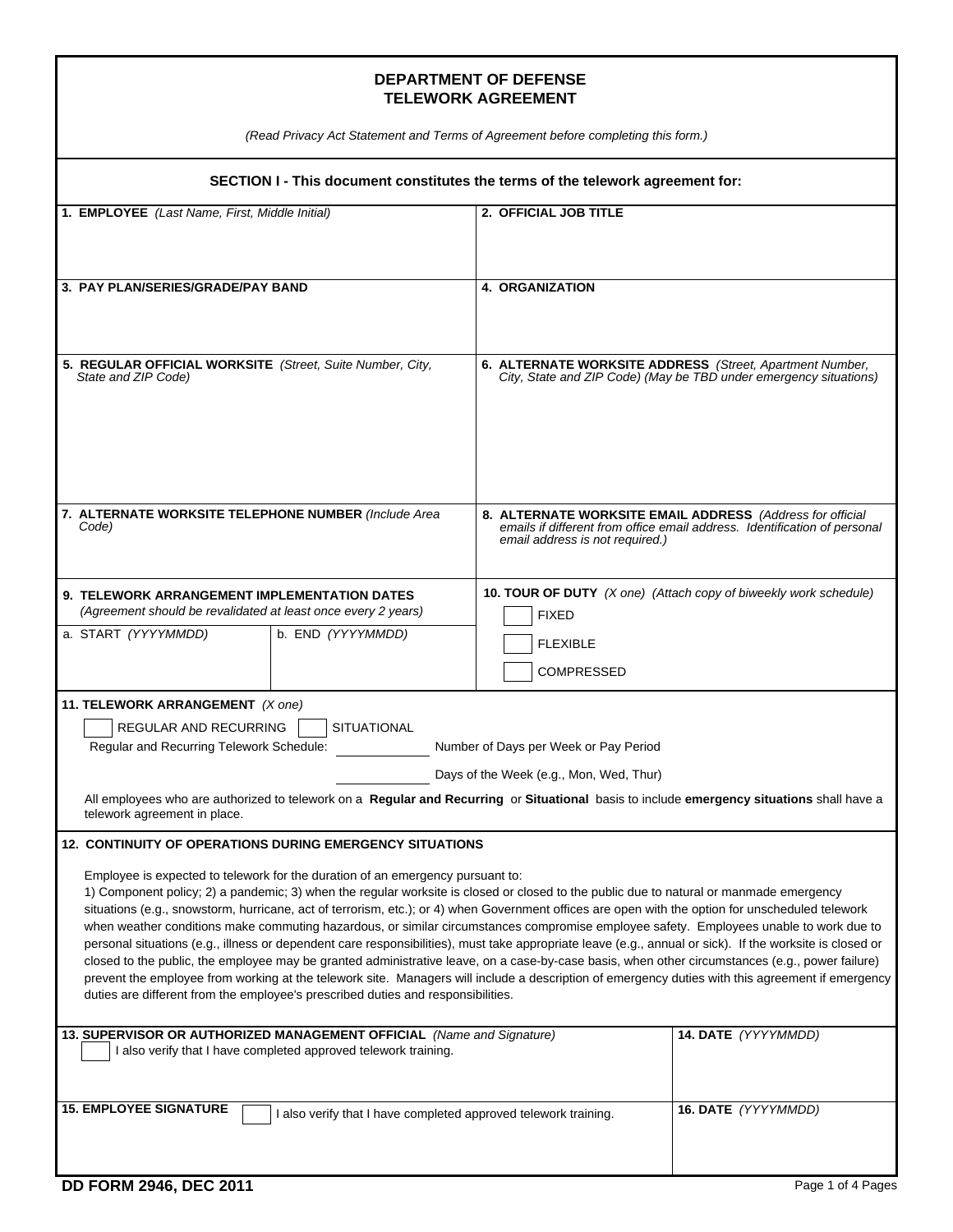| <b>SECTION II - SAFETY CHECKLIST</b>                                                                                                                              |            |           |  |  |  |
|-------------------------------------------------------------------------------------------------------------------------------------------------------------------|------------|-----------|--|--|--|
| (X)<br><b>SAFETY FEATURE</b>                                                                                                                                      | <b>YES</b> | <b>NO</b> |  |  |  |
| 1. Temperature, ventilation, lighting, and noise levels are adequate for maintaining a home office.                                                               |            |           |  |  |  |
| 2. Electrical equipment is free of recognized hazards that would cause physical harm (frayed,<br>exposed, or loose wires; loose fixtures; bare conductors; etc.). |            |           |  |  |  |
| 3. Electrical system allows for grounding of electrical equipment (three-prong receptacles).                                                                      |            |           |  |  |  |
| 4. Office (including doorways) is free of obstructions to permit visibility and movement.                                                                         |            |           |  |  |  |
| 5. File cabinets and storage closets are arranged so drawers and doors do not enter into walkways.                                                                |            |           |  |  |  |
| 6. Phone lines, electrical cords, and surge protectors are secured under a desk or alongside a baseboard.                                                         |            |           |  |  |  |
| 7. If material containing asbestos is present, it is in good condition.                                                                                           |            |           |  |  |  |
| 8. Office space is free of excessive amount of combustibles, floors are in good repair, and<br>carpets are well secured.                                          |            |           |  |  |  |
| I verify that this safety checklist is accurate and that my home office is a reasonably safe place to work.                                                       |            |           |  |  |  |
| 9. EMPLOYEE SIGNATURE<br>10. DATE (YYYYMMDD)                                                                                                                      |            |           |  |  |  |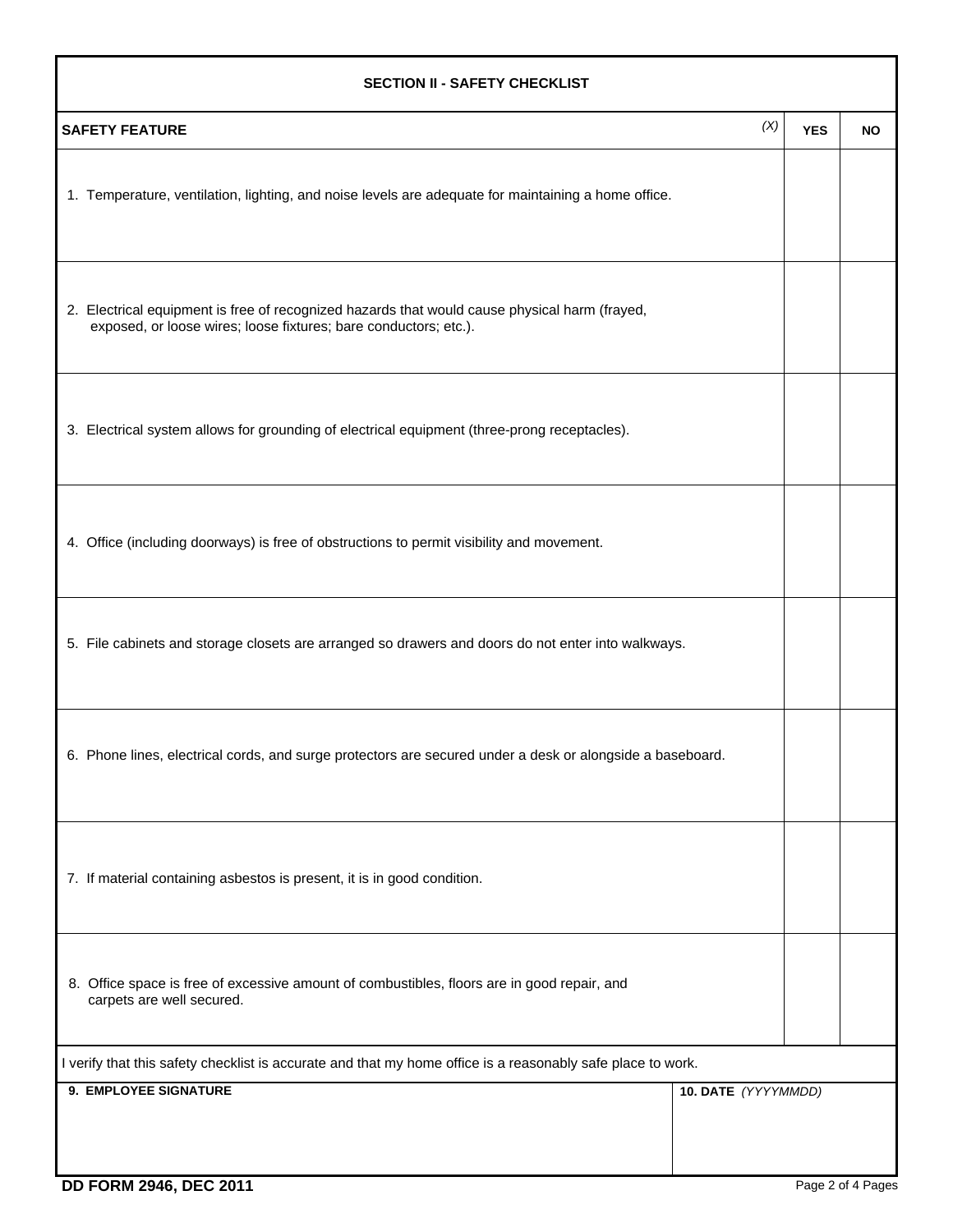| SECTION III - TECHNOLOGY/EQUIPMENT CHECKLIST                    |                                           |                                                                |                                                                    |  |
|-----------------------------------------------------------------|-------------------------------------------|----------------------------------------------------------------|--------------------------------------------------------------------|--|
| (1)<br><b>TECHNOLOGY/EQUIPMENT</b><br>(Indicate all that apply) | (2)<br><b>REQUIREMENT</b><br>$(Y$ or $N)$ | (3)<br>OWNERSHIP: AGENCY<br>OR PERSONAL<br>$(A \text{ or } P)$ | (4)<br><b>REIMBURSEMENT</b><br><b>BY COMPONENT</b><br>$(Y$ or $N)$ |  |
| 1. COMPUTER EQUIPMENT                                           |                                           |                                                                |                                                                    |  |
| a. LAPTOP                                                       |                                           |                                                                |                                                                    |  |
| b. DESKTOP                                                      |                                           |                                                                |                                                                    |  |
| c. PDA                                                          |                                           |                                                                |                                                                    |  |
| d. OTHER:                                                       |                                           |                                                                |                                                                    |  |
|                                                                 |                                           |                                                                |                                                                    |  |
| 2. ACCESS                                                       |                                           |                                                                |                                                                    |  |
| a. IPASS/VPN ACCOUNT                                            |                                           |                                                                |                                                                    |  |
| b. CITRIX - WEB ACCESS                                          |                                           |                                                                |                                                                    |  |
| c. OTHER:                                                       |                                           |                                                                |                                                                    |  |
|                                                                 |                                           |                                                                |                                                                    |  |
| 3. CONNECTIVITY                                                 |                                           |                                                                |                                                                    |  |
| a. DIAL-IN                                                      |                                           |                                                                |                                                                    |  |
| b. BROADBAND                                                    |                                           |                                                                |                                                                    |  |
| 4. REQUIRED ACCESS CAPABILITIES                                 |                                           |                                                                |                                                                    |  |
| a. SHARED DRIVES (e.g., H or P Drive)                           |                                           |                                                                |                                                                    |  |
| b. EMAIL                                                        |                                           |                                                                |                                                                    |  |
| c. COMPONENT INTRANET                                           |                                           |                                                                |                                                                    |  |
| d. OTHER APPLICATIONS:                                          |                                           |                                                                |                                                                    |  |
|                                                                 |                                           |                                                                |                                                                    |  |
|                                                                 |                                           |                                                                |                                                                    |  |
|                                                                 |                                           |                                                                |                                                                    |  |
| 5. OTHER EQUIPMENT/SUPPLIES                                     |                                           |                                                                |                                                                    |  |
| a. COPIER                                                       |                                           |                                                                |                                                                    |  |
| b. SCANNER                                                      |                                           |                                                                |                                                                    |  |
| c. PRINTER                                                      |                                           |                                                                |                                                                    |  |
| d. FAX MACHINE                                                  |                                           |                                                                |                                                                    |  |
| e. CELL PHONE                                                   |                                           |                                                                |                                                                    |  |
| f. PAPER SUPPLIES                                               |                                           |                                                                |                                                                    |  |
| g. OTHER:                                                       |                                           |                                                                |                                                                    |  |
|                                                                 |                                           |                                                                |                                                                    |  |
|                                                                 |                                           |                                                                |                                                                    |  |
|                                                                 |                                           |                                                                |                                                                    |  |
| <b>6. SUPERVISOR'S SIGNATURE</b>                                |                                           |                                                                | 7. DATE (YYYYMMDD)                                                 |  |
|                                                                 |                                           |                                                                |                                                                    |  |
| <b>8. EMPLOYEE SIGNATURE</b>                                    |                                           |                                                                | 9. DATE (YYYYMMDD)                                                 |  |